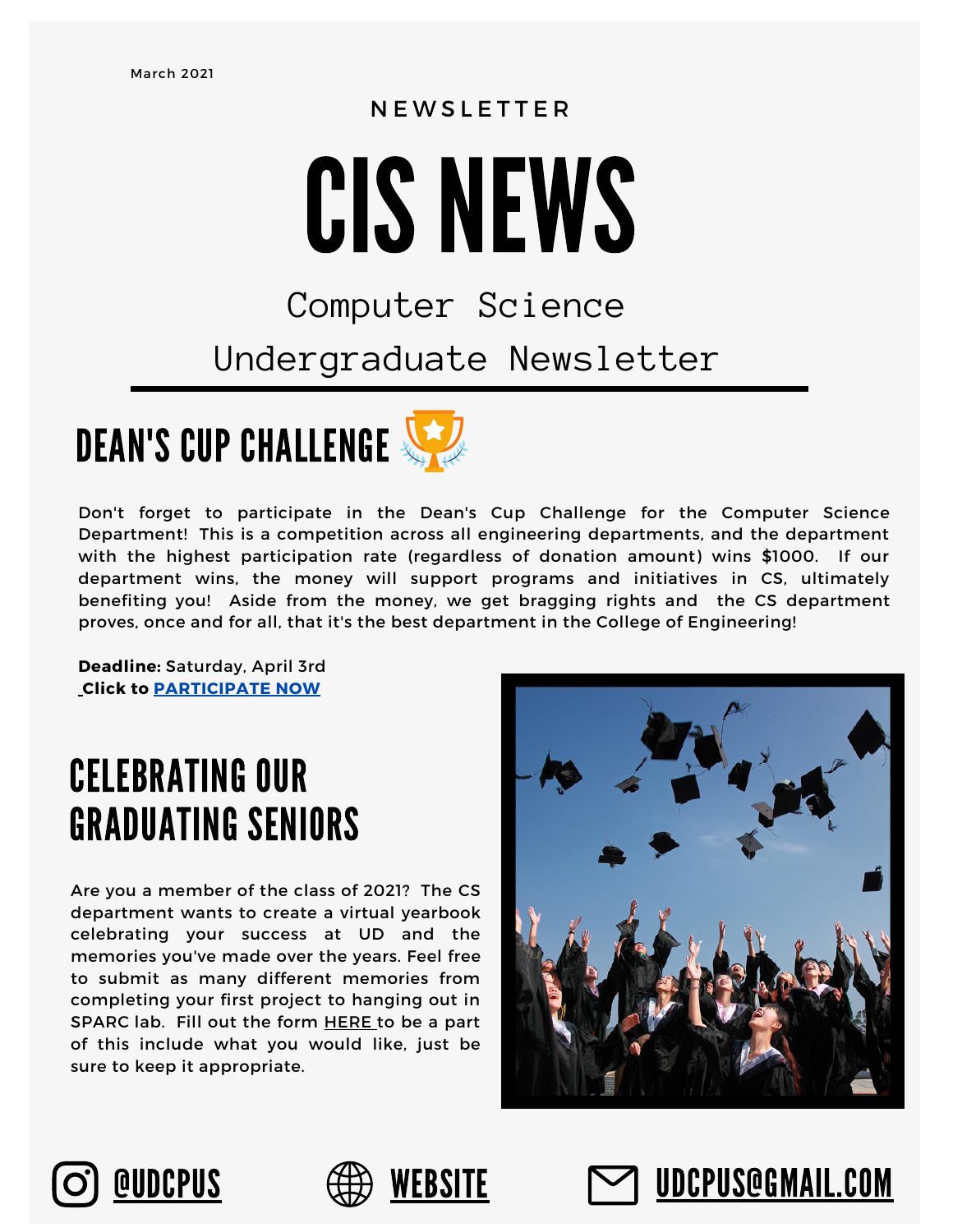

## HACK YOUR WAY THROUGH SPRING SEMESTER

Check out these hackathons to get experience designing software/hardware projects. Plus, you can win some really cool prizes!

### **Ongoing until May 3rd: NanoString Spatial Omics Hackathon**

<https://bit.ly/NanoString21u>

### **Apr 4: OPEN by {Default}: Build an unbiased fintech future**

- Theme: Fintech, Social Good
- Click [HERE](https://iwd.devpost.com/?utm_source=devpost&utm_medium=email&utm_campaign=finastra_openbydefault&utm_content=external)

### **Apr 5; Azure AI Hackathon 2021:**

- Theme: ML/AI
- Click [HERE](https://azureai.devpost.com/?utm_source=devpost&utm_medium=email&utm_campaign=azureai2021&utm_content=university)

### **Apr 6: EOSIO Hackathon: Beyond Blockchain**

- Theme: Blockchain, Fintech
- Click [HERE](https://eosio-beyond-blockchain.devpost.com/?utm_source=devpost&utm_medium=email&utm_campaign=eosio-beyond-blockchain&utm_content=university)

### **May 3 : Monday Apps Challenge**

- Theme: Productivity
- Click [HER](https://mondayappsteams.devpost.com/?utm_source=devpost&utm_medium=email&utm_campaign=mondayapps21_1&utm_content=external)E

## BUSINESS BASICS FOR ENGINEERS

**Mission Statement:** To give STEM students the opportunity to learn crucial business skills to help them succeed in the professional world, while also fostering a community of like-minded students interested in preparing to enter different STEM based industries.

Join their **GroupMe** 

Sign up to receive their emails [here](https://docs.google.com/spreadsheets/d/1rA4jG_tkM9HysdYUpl4lX_JQ2mafbD8-nBbu1MYmI_U/edit?usp=sharing)

### UNIVERSITY OF DELAWARE

# **BUSINESS BASICS FOR**

Giving STEM students exposure to important skills needed to succeed in the fast-paced, ever changing business world as well as the opportunity to participate in a community of like-minded students.

### **ZOOM MEETINGS:**  $-MARCH2$

- MARCH 10
- MARCH 16
- MARCH 31
- · APRIL 6
- · APRIL 20
- APRIL 27

**FEATURING GUEST SPEAKERS. WORKSHOPS, AND GROUP DISCUSSIONS** 

**Register on StUDent Central Contact BBE President Will Koenig** (willk@udel.edu) with any questions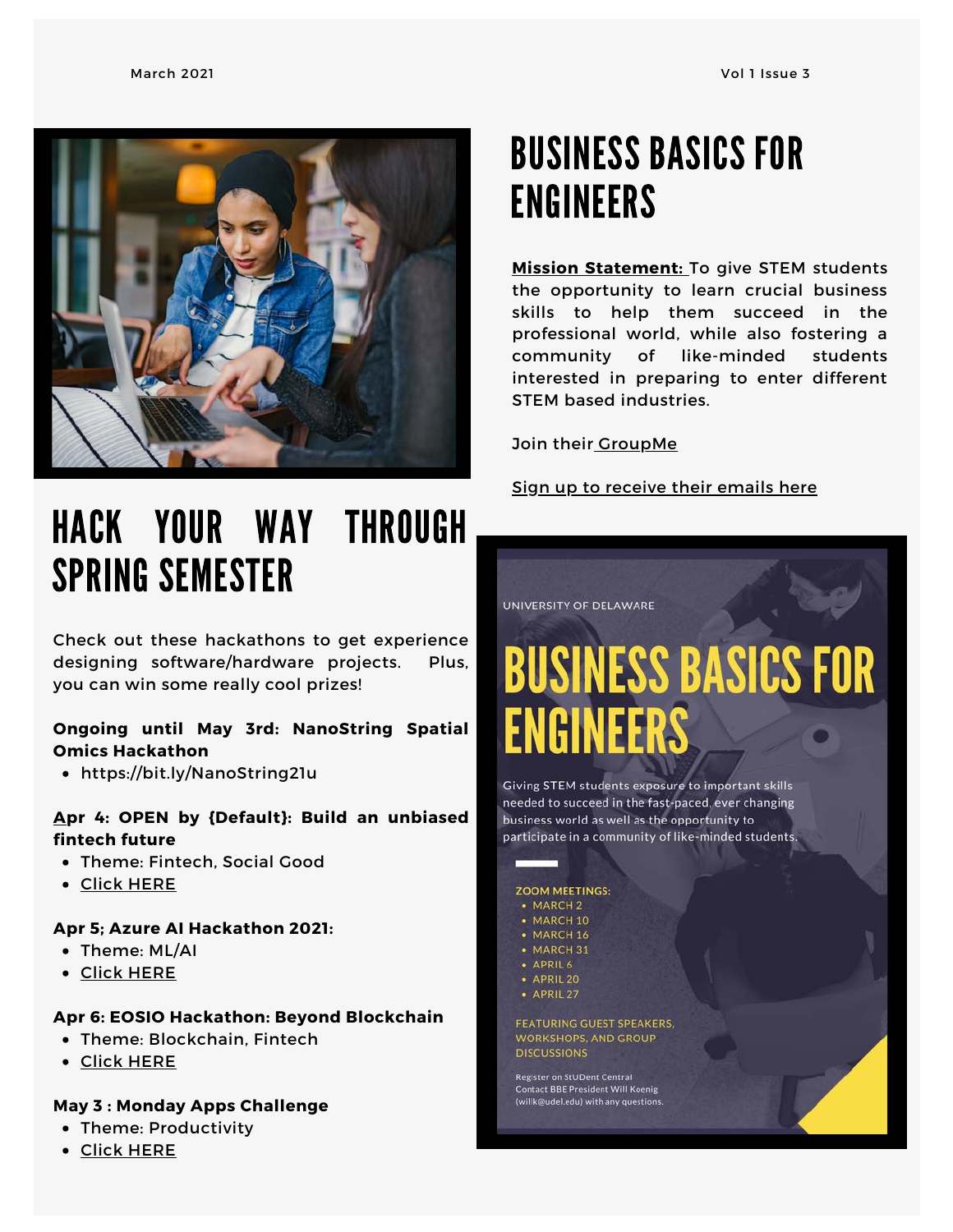

### SAVE THE DATE: MEET PROFFESORS NIGHT

Look out for more information on CPUs next event uniting students and their professors on April 6th at 6pm.

## SUBMIT DESIGNS FOR THE T-SHIRT CONTEST!

Interested in submitting a design for the t-shirt contest? Winners will receive a \$100 Amazon gift card. Please view the rules prior to submission. Submit your designs [here](https://forms.gle/wBDrEkdDVpaGTrWJA)! Submission Deadline: April 8th

## SCHOLAR SPOTLIGHT

This month's scholar spotlight is Vincent Beardsley. Vincent, a senior Computer Science major, worked in the Human-Computer Interaction lab developing a framework allowing for data collection from multiple sensors. Through the INBRE program, he was able to engage in hands-on experience in the biotechnology field, learn more about the research process, and gain an understanding of where he wished to go further with his life.

His advice for other students interested in research, "it's a great opportunity, go for it! You'll learn a lot about yourself, what interests you, and you'll get to see other aspects of biomedical research you may not have thought existed."



## COMING SOON: COMPUTER SCIENCE 4+1 PROGRAM

The CS Department is creating a new 4+1 program so you can earn your Bachelor's degree and a Master's in CS in 5 years! This opportunity is available to full-time undergraduate students pursuing a BS/BA in Computer Science or a BS in Information Systems. Select other College of Engineering Bachelor's degree candidates will also be considered.

Students who are interested can apply for the 4+1 during the spring of their junior year or when they have completed 75 credits. Applicants must meet minimum grade averages and demonstrate competency in core computer science and mathematics areas in order to be eligible. More information will be available on the CS department website soon.

Once accepted into the program, students have the opportunity to take courses in Theory, Systems and Networks, Software, and Information, as well as explore additional credits in areas of interest. This is a great opportunity for those interested in pursuing further education within Computer Science and it will be a good stepping stone for other postgraduate degrees and professional advancement in the field. If you have any questions, feel free to email Dr. Clause at [clause@udel.edu.](mailto:clause@udel.edu)